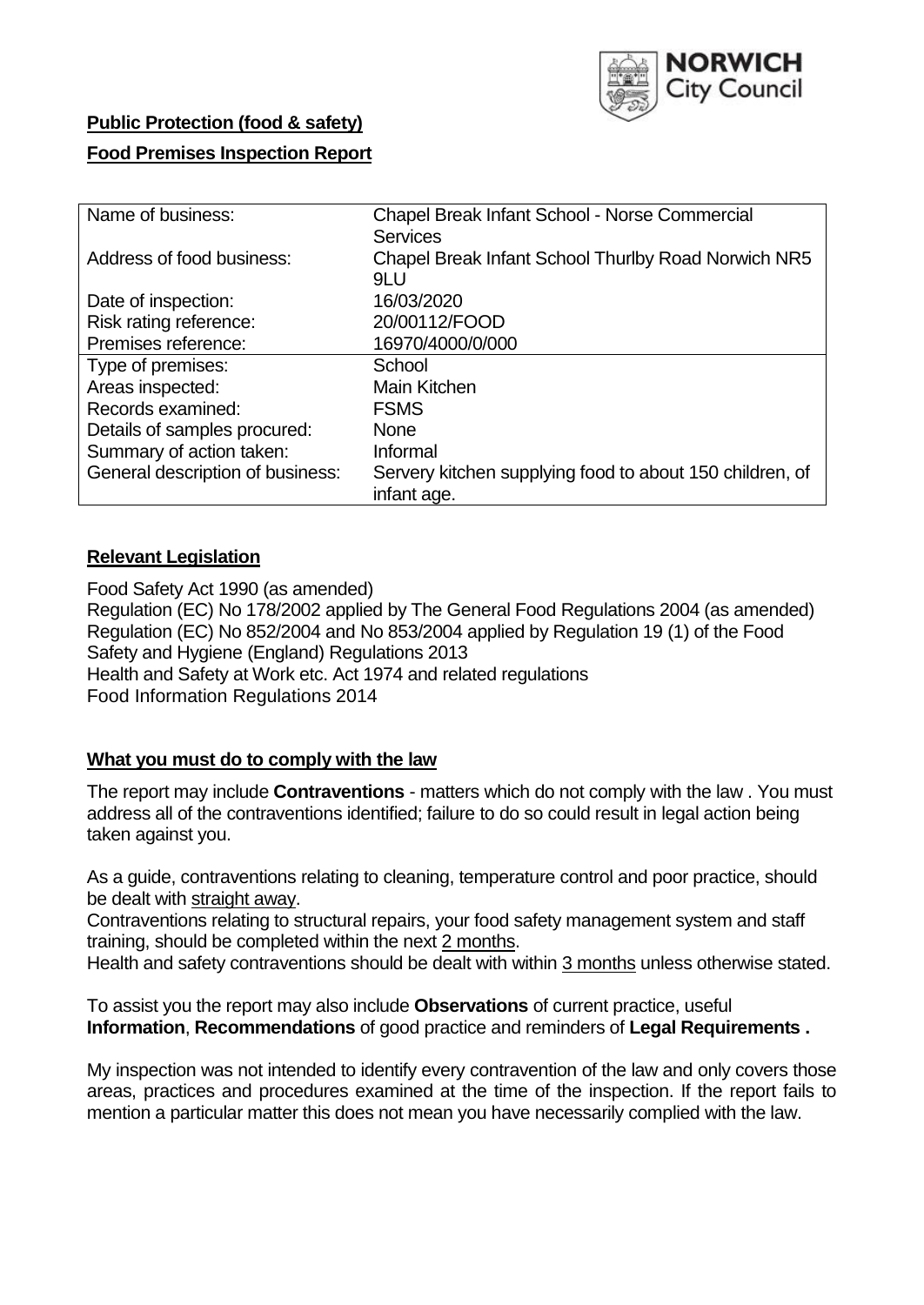# **FOOD SAFETY**

### **How we calculate your Food Hygiene Rating:**

The food safety section has been divided into the three areas which you are scored against for the hygiene rating: 1. food hygiene and safety procedures, 2. structural requirements and 3. confidence in management/control procedures. Each section begins with a summary of what was observed and the score you have been given. Details of how these scores combine to produce your overall food hygiene rating are shown in the table.

| <b>Compliance Area</b>                     |          |    |           | <b>You Score</b> |           |    |           |    |                |  |  |
|--------------------------------------------|----------|----|-----------|------------------|-----------|----|-----------|----|----------------|--|--|
| Food Hygiene and Safety                    |          |    | $\Omega$  | 5                | 10        | 15 | 20        | 25 |                |  |  |
| <b>Structure and Cleaning</b>              |          |    | 0         | 5                | 10        | 15 | 20        | 25 |                |  |  |
| Confidence in management & control systems |          |    | $\Omega$  | 5                | 10        | 15 | 20        | 30 |                |  |  |
|                                            |          |    |           |                  |           |    |           |    |                |  |  |
| <b>Your Total score</b>                    | $0 - 15$ | 20 | $25 - 30$ |                  | $35 - 40$ |    | $45 - 50$ |    | > 50           |  |  |
| <b>Your Worst score</b>                    | 5        | 10 | 10        |                  | 15        |    | 20        |    | $\blacksquare$ |  |  |
|                                            |          |    |           |                  |           |    |           |    |                |  |  |
| <b>Your Rating is</b>                      | 5        | 4. | 3         |                  | 2         |    |           |    | $\overline{0}$ |  |  |

Your Food Hygiene Rating is 5 - a very good standard



# **1. Food Hygiene and Safety**

Food hygiene standards are high. You demonstrated a very good standard of compliance with legal requirements. You have safe food handling practices and procedures and all the necessary control measures to prevent cross-contamination are in place. Some minor contraventions require your attention. **(Score 5)**

# Contamination risks

**Contravention** The following exposed food to the general risk of cross-contamination with bacteria or allergens or its physical contamination with dirt, foreign objects or chemicals:

 trolley with open food (fruit salad) located directly next to wash hand basin and exposed to risk of splashing.

**Observation** No raw food is handled or prepared on this site.

#### Hand-washing

**Observation** I was pleased to see the hand washing basin was well equipped and staff knew correct technique.